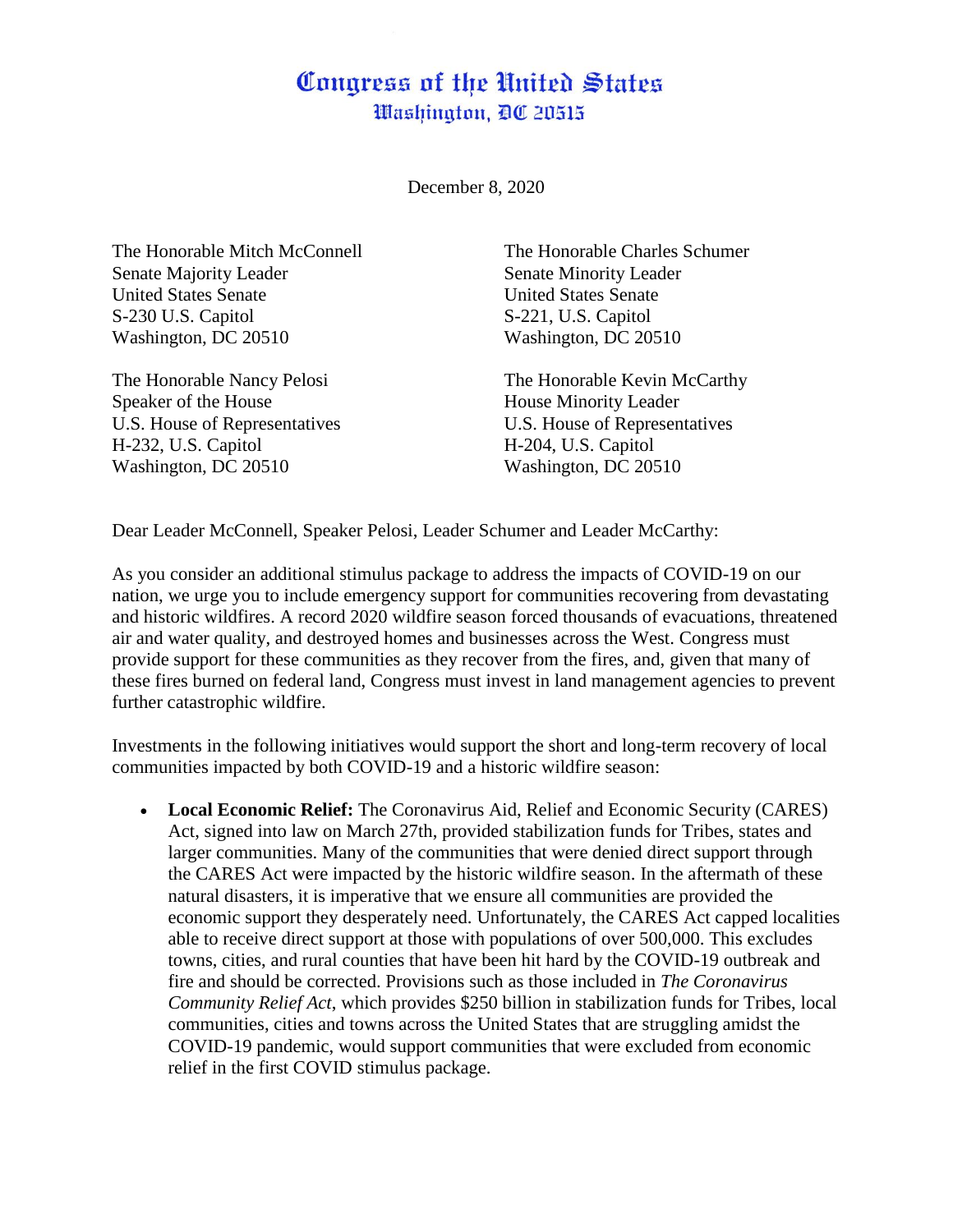- **Investments in Fire Risk Mitigation**: The severity of wildfires experienced across the western United States was likely exasperated by both climate change and unfulfilled forest management priorities. Many wildfires grew uncontrollable under a combination of conditions: unseasonably warm temperatures, high winds, and extreme drought. However, in many instances, forests where these fires occurred were also overgrown and had dense underbrush. We must both address the causes of climate change while investing in our land management agencies. Achieving this requires investments in programs such as the following. One hundred million dollars should be added to each fund.
	- o **21st Century Conservation Corps**: By making investments in qualified land and conservation corps, Congress can increase job training and hiring specifically for resources management jobs. This funding will help restore forest health and address the rise in unemployment due to COVID-19. By scaling up the existing network of Service and Conservation Corps, a revitalized 21st Century Conservation Corps will help employ hundreds of thousands of young Americans and complete necessary project work on public lands and in communities across the country.
	- o **USFS and BLM - Hazardous Fuels**: Investments in the U.S. Forest Service and Bureau of Land Management Hazardous Fuels programs for projects that are shovel ready, environmentally reviewed, and best for fire-risk reduction is a key tool for restoring forest health and reducing wildfire risks. Given increased drought risk and the damaging respiratory effects of COVID-19, there is an urgent need to increase the pace and scale of our restoration projects, and the Hazardous Fuels program is a linchpin in that effort.
	- o **USFS- Collaborative Forest Landscape Restoration Program:** The Collaborative Forest Landscape Restoration Program (CFLRP) funds large-scale, community-driven restoration projects with the goal of reducing the risk of megafire, supporting jobs in rural communities, and enhancing wildlife habitat and recreational opportunities across the nation.
	- o **USFS - Vegetation and Watershed Management:** This program ensures the productive and sustainable use of National Forest System lands by improving the growth and health of timber stands, reducing the risk of severe flooding and erosion in forests affected by severe fire, and helping keep water clean.
	- o **USFS - Water Source Protection Program:** This program which was established in the 2018 Farm Bill to encourage partnerships between agricultural producers, businesses, cities, and the U.S. Forest Service. These partnerships will improve forest health, benefit downstream communities, and bring in new investments from non-federal partners. However, the program has not yet received dedicated funding. As climate change continues to stress our forests and watersheds, investments in local, collaborative programs like WSPP are critical.
	- o **USFS - Landscape Scale Restoration**: The Landscape Scale Restoration program is a competitive grant program that funds priority projects identified in State Forest Action plans. Additional funding will help states get ahead of wildfire risk by treating priority acres in the Wildland Urban Interface, ultimately reducing risks and costs associated with wildfire.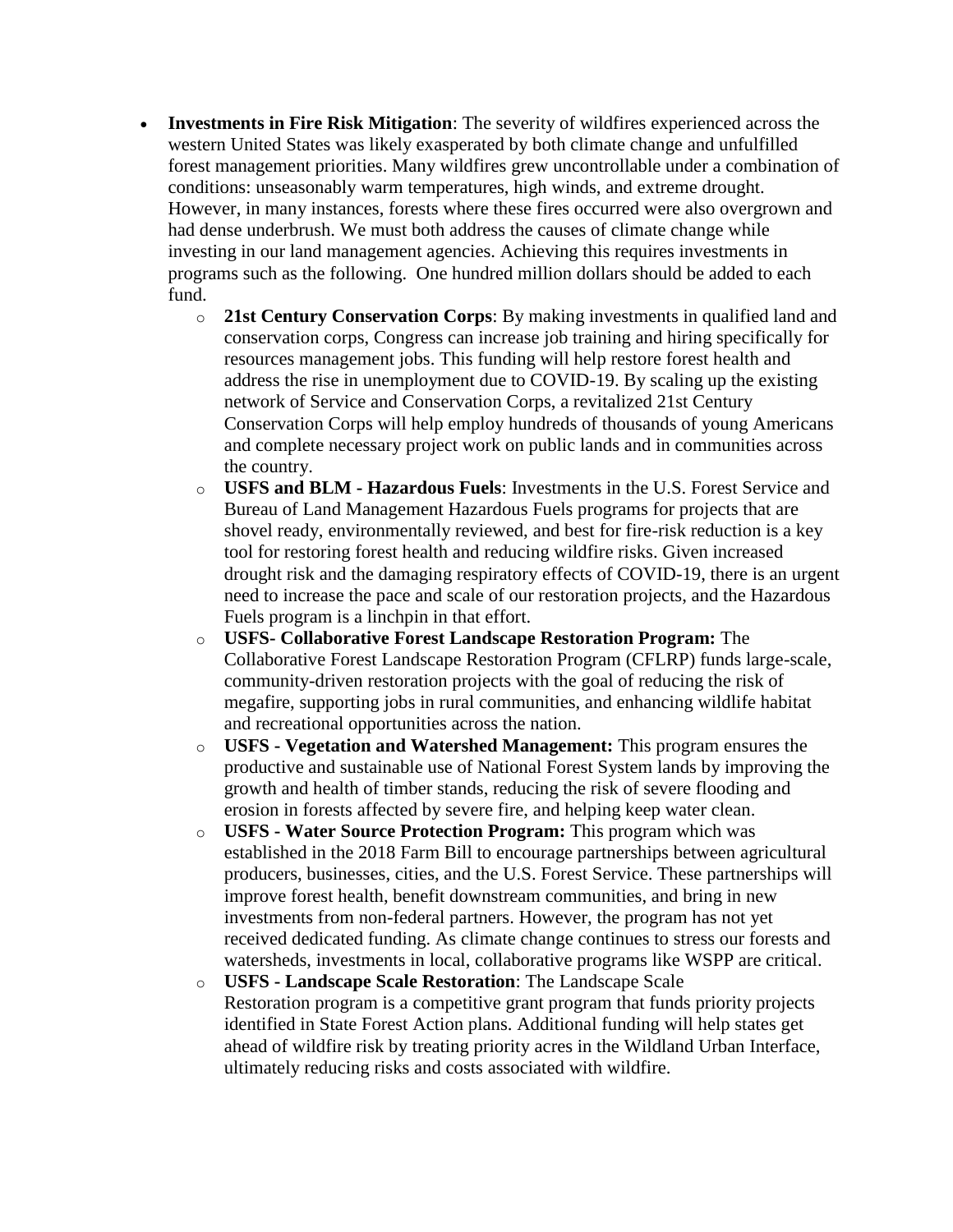- o **USFS - National Fire Capacity (previously State Fire Assistance)**: The National Fire Capacity program administers the Firewise program, and helps the Forest Service support and assist State Foresters and local communities in building capacity for the prevention, mitigation, control, and suppression of wildfires on non-Federal lands. The program helps State agencies create more fire-adapted communities by implementing pre-fire prevention and mitigation programs described in State Forest Action Plans.
- o **FEMA - Building Resilient Infrastructure and Communities (BRIC) Program:** The BRIC program supports states, local communities, tribes and territories, as they undertake hazard mitigation projects reducing the risks they face from disasters and natural hazards. Investments in BRIC will help protect homes and businesses from fire risks, and ultimately reduce the cost of responses to natural disasters, including wildfire.
- **Federal Support for Fire Response Efforts**: In addition to investments in our land management agencies, investments that support our wildland firefighting workforce are critical to ensure communities are properly equipped for fire season. We encourage investment in programs such as:
	- o **FEMA - Staffing For Adequate Fire And Emergency Response (SAFER) Grants:** The Staffing for Adequate Fire and Emergency Response Grants (SAFER) program was created to provide funding directly to fire departments and volunteer firefighter interest organizations to help them increase or maintain the number of trained, "front line" firefighters available in their communities. Further investments in these grants will enhance local fire departments' abilities to comply with staffing, response and operational standards.
	- o **Interagency Hotshot Crews**: We must make investments to address the demand for Interagency Hotshot Crews (IHC) as wildfire season grows longer each year. Many of the most intense wildfires burned at the end of the traditional season in 2020, when many IHC crews had already completed their contracts or were about to lose their funding, which greatly limited the available resources. Less than a third of the Hotshot Crews who were working at the beginning of the season were still working in October, even though there was still a need for these resources. Increasing available funding for those operations and for additional Hotshot Crews are desperately needed as wildfire seasons grow longer and more intense.
	- o **Increasing Pay and Benefits for Wildland Fire Workforce**: Firefighting personnel make sacrifices every day to keep our communities safe. As fire seasons grow longer, we must expand the benefits they receive, and ensure they are fully supported, compensated, and cared for. *We encourage you to direct, through the appropriate report language, the Secretaries of Interior and Agriculture to coordinate with the Office of Personnel Management to review and increase the pay scale for all federal wildland firefighters, and to consider reclassifying seasonal federal firefighter positions as permanent.* The pay scale used to compensate these individuals should reflect the hazardous conditions they endure and extensive training that is required of them. The Secretaries of Interior and Agriculture should ensure that this pay scale is competitive with other wildland firefighting opportunities outside of the federal government. A wage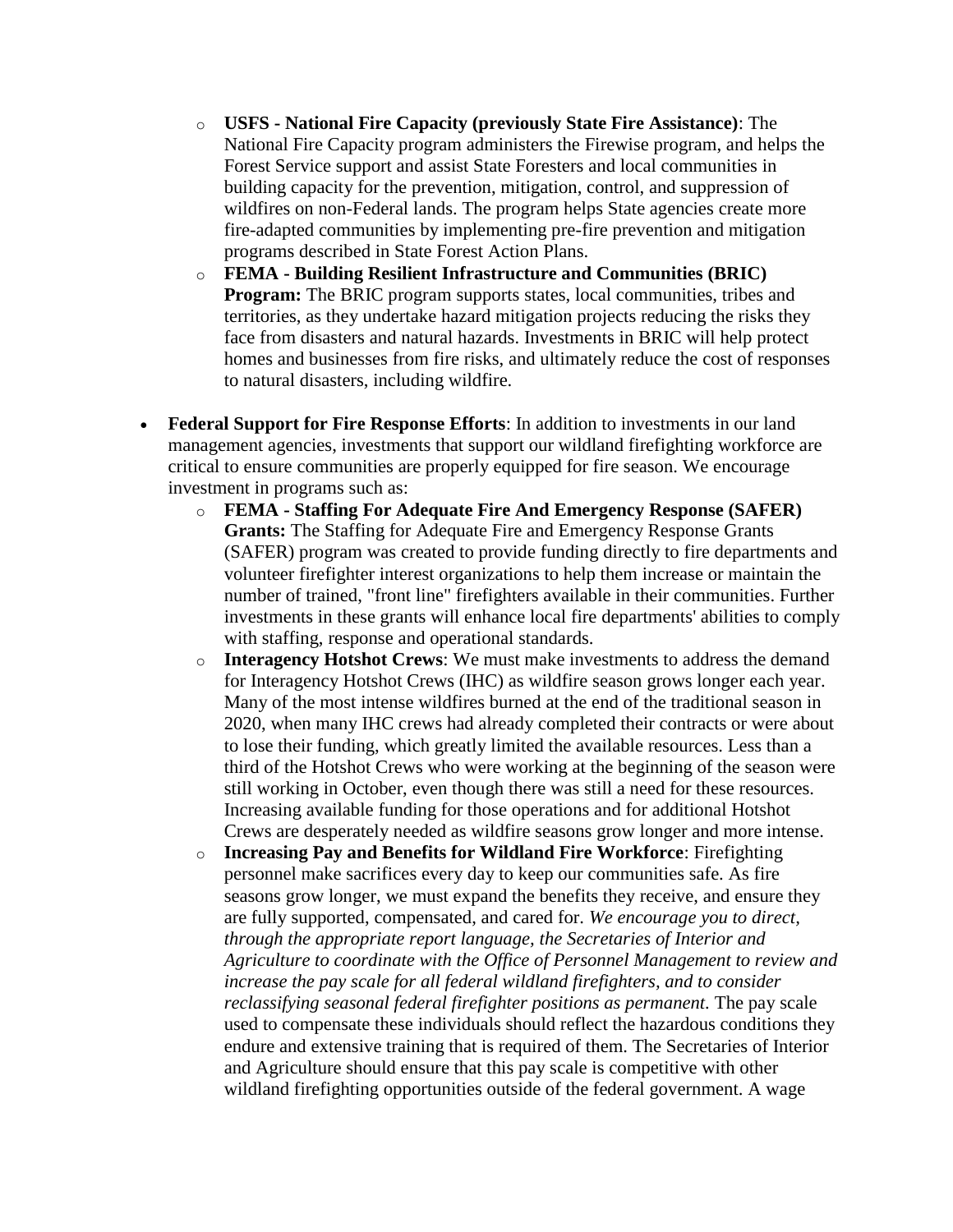increase, paired with greater job stability in permanent positions will also help to fill vacancies as the wildfire season grows longer. Additionally, the Secretaries of Interior and Agriculture should consider waiving the annual salary cap restrictions for fire personnel who exceed the GS pay ceiling while working overtime on wildfire emergencies.

- **Fire Recovery Efforts:** We must support the work being done by local, state, and federal officials to revitalize the environmental health, water quality, and economy of communities impacted by wildfires. Congress should consider investments in the following programs:
	- o **USDA - Emergency Watershed Protection (EWP) Program**: Congress created USDA's EWP Program in 1973 to help communities protect their watersheds and mitigate damage after a natural disaster. EWP is funded on an as-needed basis, but as of August 25, the USDA had less than \$43 million left to spend on EWP projects. Without supplemental funding, the USDA may not have the funds to partner effectively with local governments and private property owners as they recover from natural disasters. Additionally, given that states and local governments are still feeling the economic impacts of COVID-19, which may make it difficult to meet the local match requirements typically required for EWP projects, we encourage providing direction that would allow the USDA to cover up 100% of EWP project costs.
	- o **Long Term Investment in the U.S. Forest Service:** The National Interagency Fire Center estimates that over 47,000 fires burned more than 8.5 million acres. Over two-thirds of the affected acreage is on federal land and almost 4 million, or 45 percent, is Forest Service land. Because significant wildfires affected Forest Service land in Colorado, Oregon, Utah, California, and elsewhere, states continue to struggle to to restore land, water, infrastructure, and ecosystems. The Forest Service will be an important partner in long-term recovery efforts and must be able to invest in rehabilitation on National Forest System lands, including reforestation, repairing trails and facilities, restoring habitat, and other measures. While both the Department of the Interior and the Forest Service fund short-term burned area stabilization, the Forest Service has limited ability to fund burned area rehabilitation activities. Therefore, Congress must provide sufficient funding and direction to support long-term wildfire recovery and rehabilitation on Forest Service land.

Communities that have been fighting the public health and economic impacts of COVID-19 are now also now beginning the long journey of recovering from catastrophic wildfire. Congress has the power to not only help these communities recover, but also to make federal investments in sustainable forest management to ensure they are better prepared for the next season. We urge you to consider the timely need for wildfire mitigation, suppression, and recovery in the next COVID-19 stimulus package.

Thank you for your consideration of this request.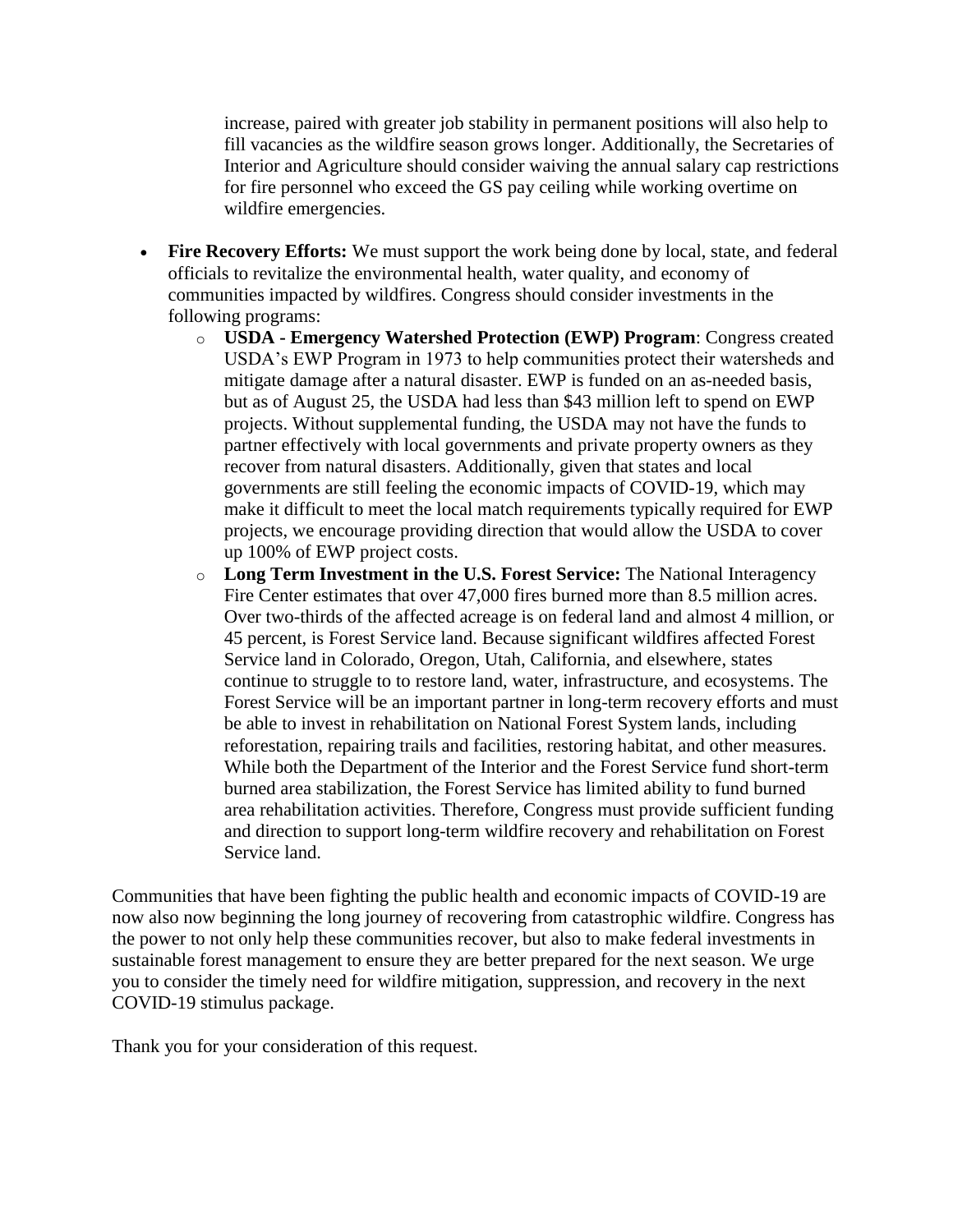Sincerely,

Jackberry

Joe Neguse Ron Wyden

Earl Bhurens

Earl Blumenauer Dianne Feinstein

Suzanne Persanici

Suzanne Bonamici Maria Cantwell

 $0$ 

Salud Carbajal Kyrsten Sinema

Suzan K. DelBene Cortez Masto

Raúl Grijalva Jacky Rosen Member of Congress United States Senator

Jared Huffman Tom Udall

Ron Wyden

Member of Congress United States Senator

//s// Member of Congress United States Senator

Maria

Member of Congress United States Senator

Member of Congress United States Senator

Member of Congress United States Senator

Voall

Member of Congress United States Senator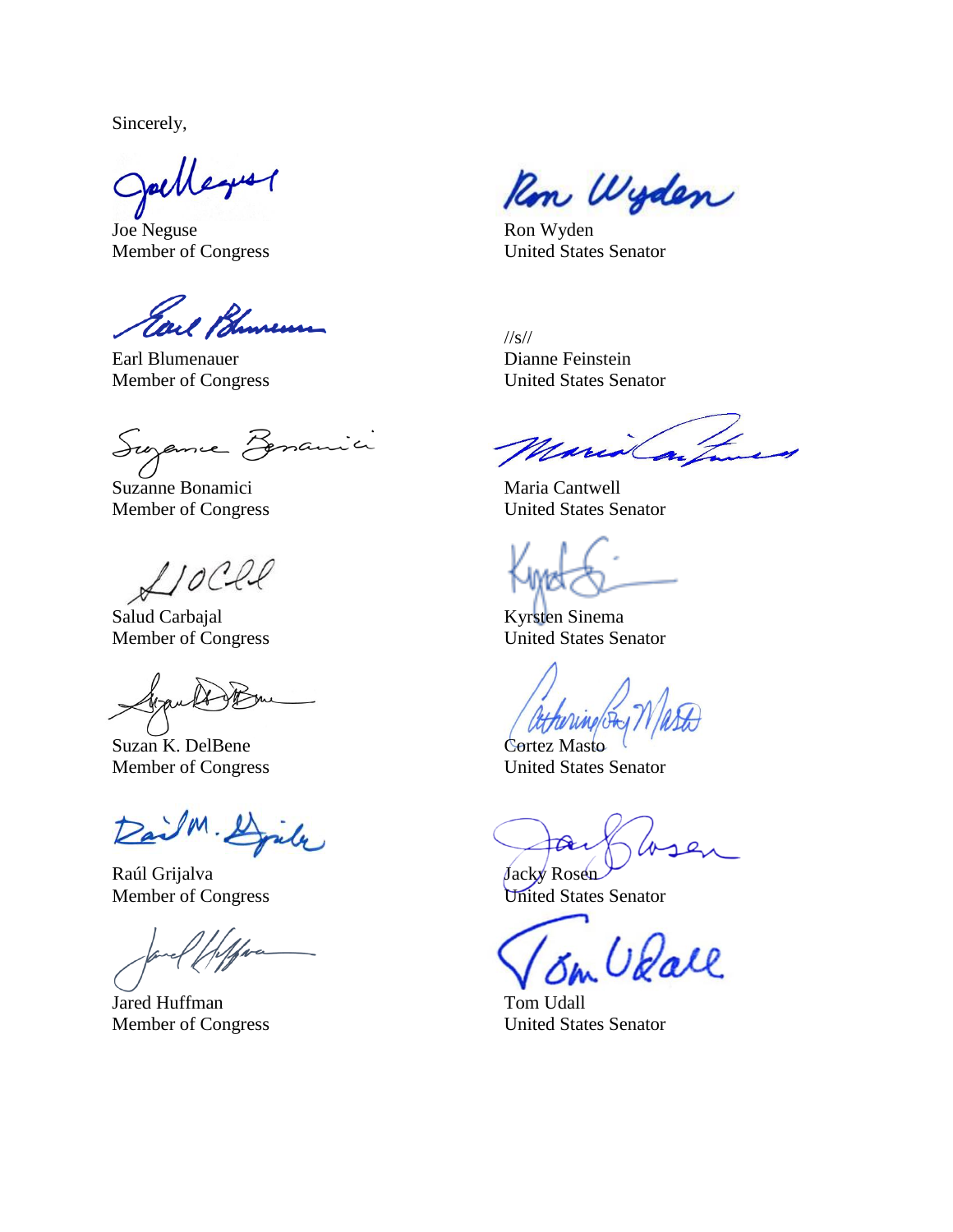$\overline{\text{K}}$ Kh

Ro Khanna Michael Bennet

 $\left($ 

Ann Kirkpatrick Martin Heinrich Member of Congress United States Senator

 $\mathfrak{g}_{\ell}$ 

for-h

Journey Journey Journey Journey

fran & Napolitans C

Grace Napolitano Jeffrey A. Merkley

Offalleran Tom

Tom O'Halleran Member of Congress

Jimmy Panetta Member of Congress

LiMF. But

Member of Congress United States Senator

//s//

//s// Barbara Lee Patty Murray Member of Congress United States Senator

Member of Congress **United States Senator** 

Member of Congress United States Senator